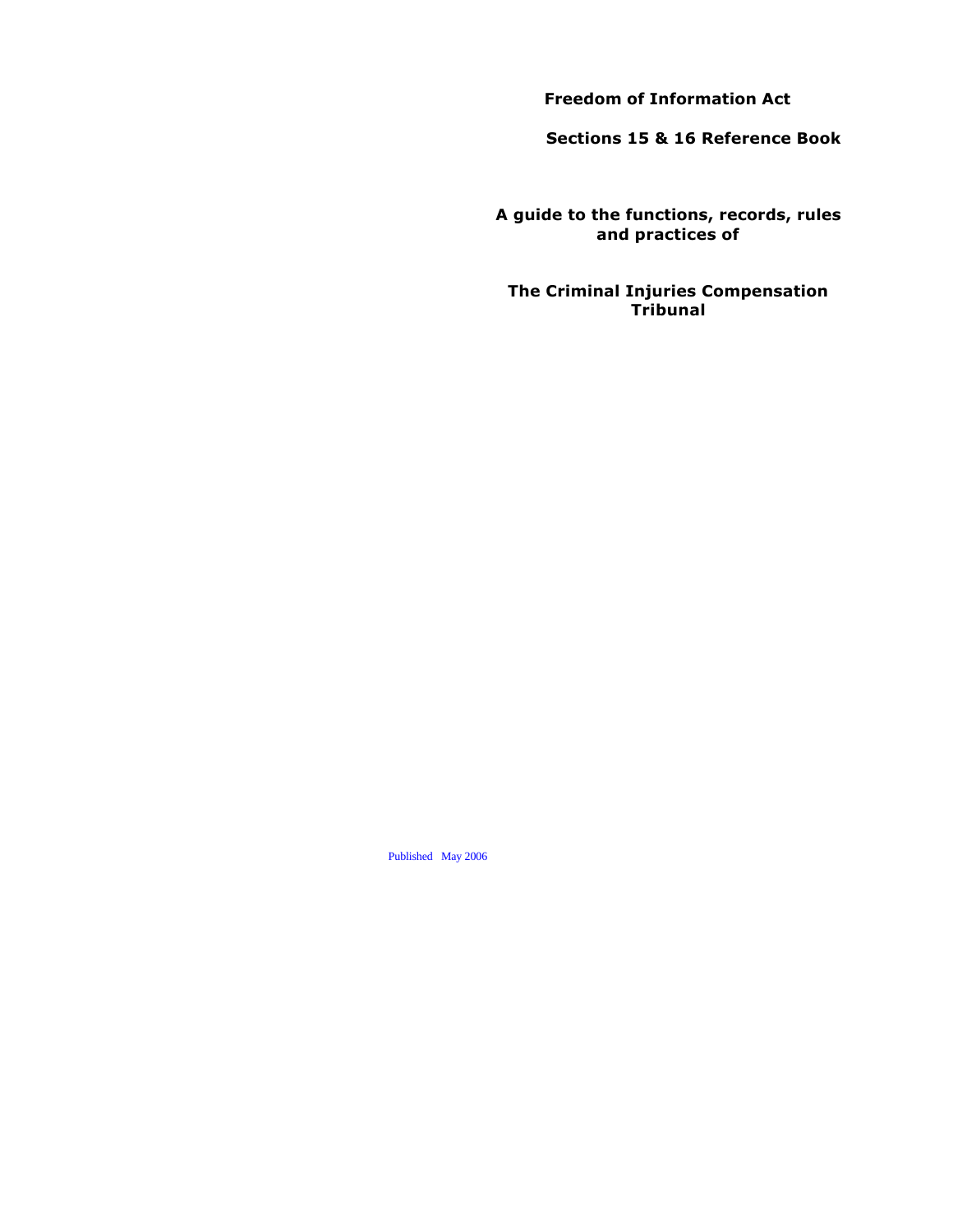# **Preface**

**(Detailing – Background and Purpose of this Reference Book. How to use this Reference Book. Availability of this Book)**

# **Background**

This Criminal Injuries Compensation Tribunal FOI Sections 15 and 16 Reference Book – A Guide to the functions, records, rules and practices of the Tribunal, May 2006 is compiled in accordance with the Freedom of Information Acts 1997, as amended by the Freedom of Information Act 2003. All references in this manual to the Freedom of Information Act or Acts refer to the 1997 Act as amended by t he 2003 Act.

The Freedom of Information (FOI) Acts, effective from 21st April 1998, establish three new statutory rights:

- a legal right for each person to access information held by public bodies;
- a legal right for each person to have official information relating to him/herself amended where it is incomplete, incorrect or misleading; and
- a legal right to obtain reasons for decisions affecting oneself.

The Acts assert the right of members of the public to obtain access to official information to the greatest extent possible consistent with the public interest and the right to privacy of individuals.

## **Purpose of Reference Book**

This reference book has been prepared and published in accordance with the requirements of Sections 15 and 16 of the FOI Acts.

In accordance with **Section 15** of the Act, the purpose of this reference book is to facilitate access to official information held by the Criminal Injuries Compensation Tribunal, by outlining the structure and functions of this organisation, details of the services we provide and how they may be availed of, information on the classes of records we hold, and information on how to make a request to the Tribunal under the Freedom of Information Acts, 1997 and 2003.

**Section 16** of the FOI Act requires us to publish a book containing:

- the rules, procedures, practices, guidelines and interpretations used by the body, and an index of any precedents kept, for the purposes of decisions under any enactment or scheme administered by us 'with respect to rights, privileges, benefits, obligations, penalties or other sanctions to which members of the public are or may be entitled or subject under the enactment or scheme' together with
- 'appropriate information in relation to the manner or intended manner of administration of any such enactment or scheme.'

# **How to use this Reference Book**

This book is divided into a number of parts.

**Part 1** of the Book - **Access to Information** - explains how to access information from us under the Freedom of Information Act and any fees that may arise.

Part 2 of the Book- the "Our Role and Structure" - outlines the role of the Criminal Injuries Compensation Tribunal and its organisational structure. This part gives a breakdown of our internal structure and organisation. Information is provided under the following headings:

- **Role**  outlines the main that work we do.
- **Structure** gives details of our personnel structure.
- **Work we do** provides a synopsis of our main activities.
- **Classes of records held** details under which we hold records.
- **Contact points** how to contact us for assistance.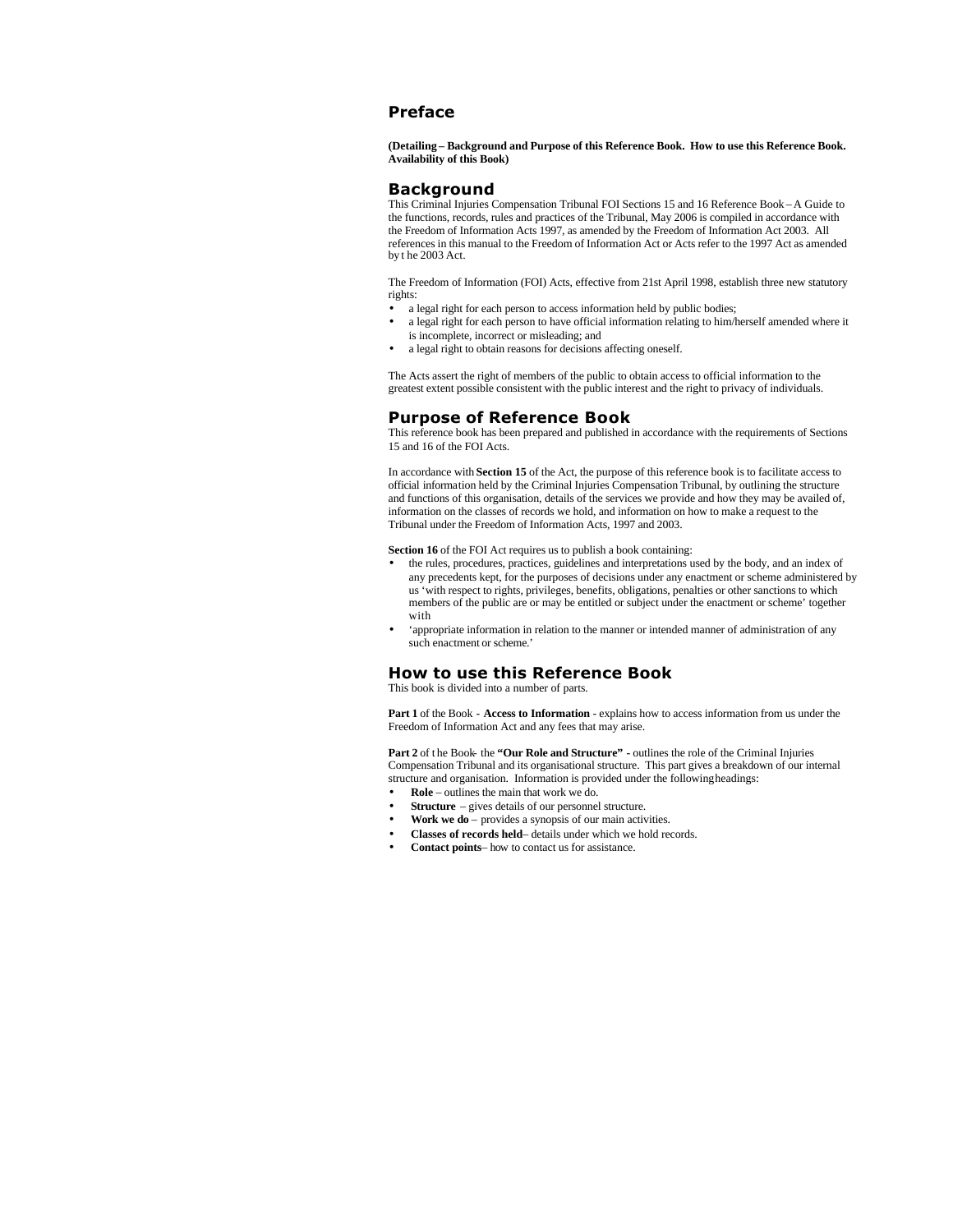• **Rules and Practices** – this information is provided in accordance with Section 16 of the FOI Act as amended. Where we provide any scheme impacting on the public within the meaning of Section 16 of the Act, as outlined under the heading Purpose of Reference Book earlier, then the rules and practices that we use in delivery of this scheme are outlined or referenced under the Rules and Practices heading.

# **Appendices**

**Appendix 1**–**FOI application form** to request access to records under the Act from the Criminal Injuries Compensation Tribunal.

**Appendix 2**- Scheme of Compensation for Personal Injuries Criminally Inflicted

# **Availability of this Book**

Copies of this publication are available free of charge from the Tribunal either at telephone No. (01) 6610604 or at the Tribunal's Office at 13 Lower Hatch Street, Dublin 2. A copyof this publication may also be located on the Department of Justice, Equality and Law Reform website on which the Tribunal is also included.

Please note that the current address of the Criminal Injuries Compensation Scheme is:

Second Floor, 7-11 Montague Court, Montague Street, Dublin 2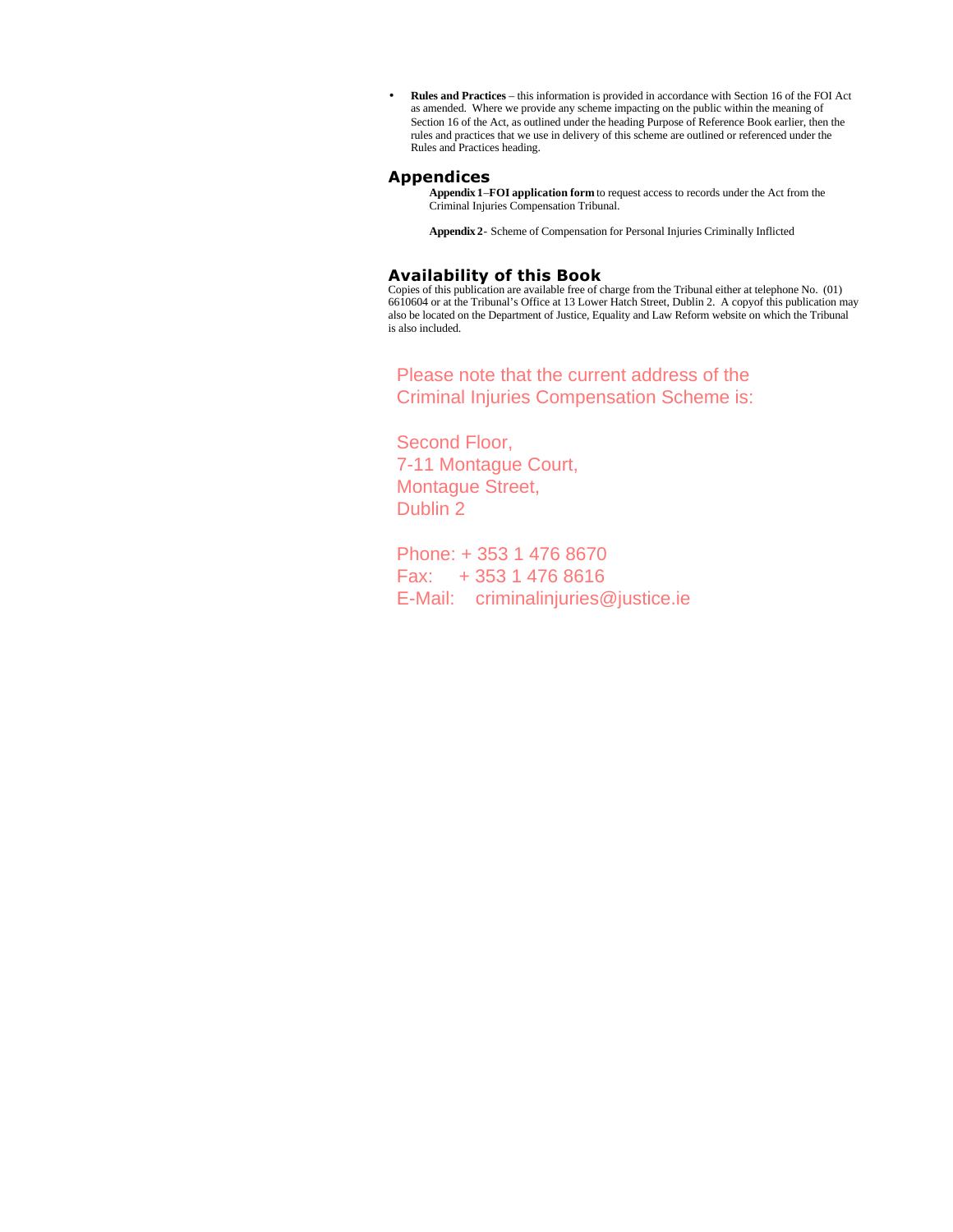Part 1 - Access to Information

How to get information

Routinely Available Information

The Tribunal is listed on the Department of Justice, Equality and Law Reform Website. Information available in this format includes information in relation to the Scheme and the Annual report of the Tribunal.

Applications under the FOI Act

Under the FOI Act, anyone is entitled to apply for access to information not otherwise publicly available. Each person has a right to:

- Access to records held by us not covered by one of the exemptions in the Act.
- Correction of personal information relating to oneself held by us where it is inaccurate, incomplete or misleading.
- Access to reasons for decisions made by us directly affecting one.

The following records come within the scope of the Act:

- all records relating to personal information held by us irrespective of when created.
- all other records created from  $30<sup>th</sup>$  May 2006.
- any other records necessary to the understanding of a current record.

We will normally be obliged to respond to a request within 4 weeks. A week is defined in the Act to mean 5 consecutive weekdays, excluding Saturdays and public holidays (Sundays are also excluded, as they are not week days).

Applications under the FOI Act should be addressed to:

**The Freedom of Information Decision Maker, Criminal Injuries Compensation Tribunal, 13 Lower Hatch Street, Dublin 2.** 

Compiling your application

(i) Your application should be in writing and, if applicable, accompanied by the appropriate fee (see "fees" below). The relevant fee may be paid by Bank Draft, Money Order, Postal Order, or cheque drawn on a bank in the Republic of Ireland and made payable to the Accountant, Department of Justice, Equality and Law Reform.

You may use the form entitled 'Request for Information under the Freedom of Information Acts' which is widely available or OUR version of this form (see Appendix 1).

If you are not using the form outlined above, then your application should indicate that the information is sought under the Freedom of Information Act.

- (ii) If you require a reply in a particular format i.e. photocopy, computer disk, etc. please mention this in your application.
- (iii) Please be as detailed and as specific as possible when compiling your application as this will assist us in dealing with it. It can also result in lesser charges being incurred on search and retrieval in cases where these fall to be paid. Where possible please try to indicate the time period for which you wish to access records e.g. records created between May 2003 and December 2003. If you have any difficulty in preparing your application our staff will be happy to assist you in this regard.
- (iv) You may be required to prove your identity, especially when seeking personal information, so you may, therefore, be asked to produce your Birth Certificate, Driving License, Passport or

Please note that the current<br>
address of the<br>
Criminal Injuries Compensation<br>
Scheme is:<br>
Second Floor,<br>
The Freedom of Information<br>
Scheme is:<br>
Second Floor,<br>
T-11 Montague Court,<br>
Montague Street,<br>
Dublin 2<br>
Phone: + 35 address of the Criminal Injuries Compensation Scheme is:

Second Floor, 7-11 Montague Court, Montague Street, Dublin 2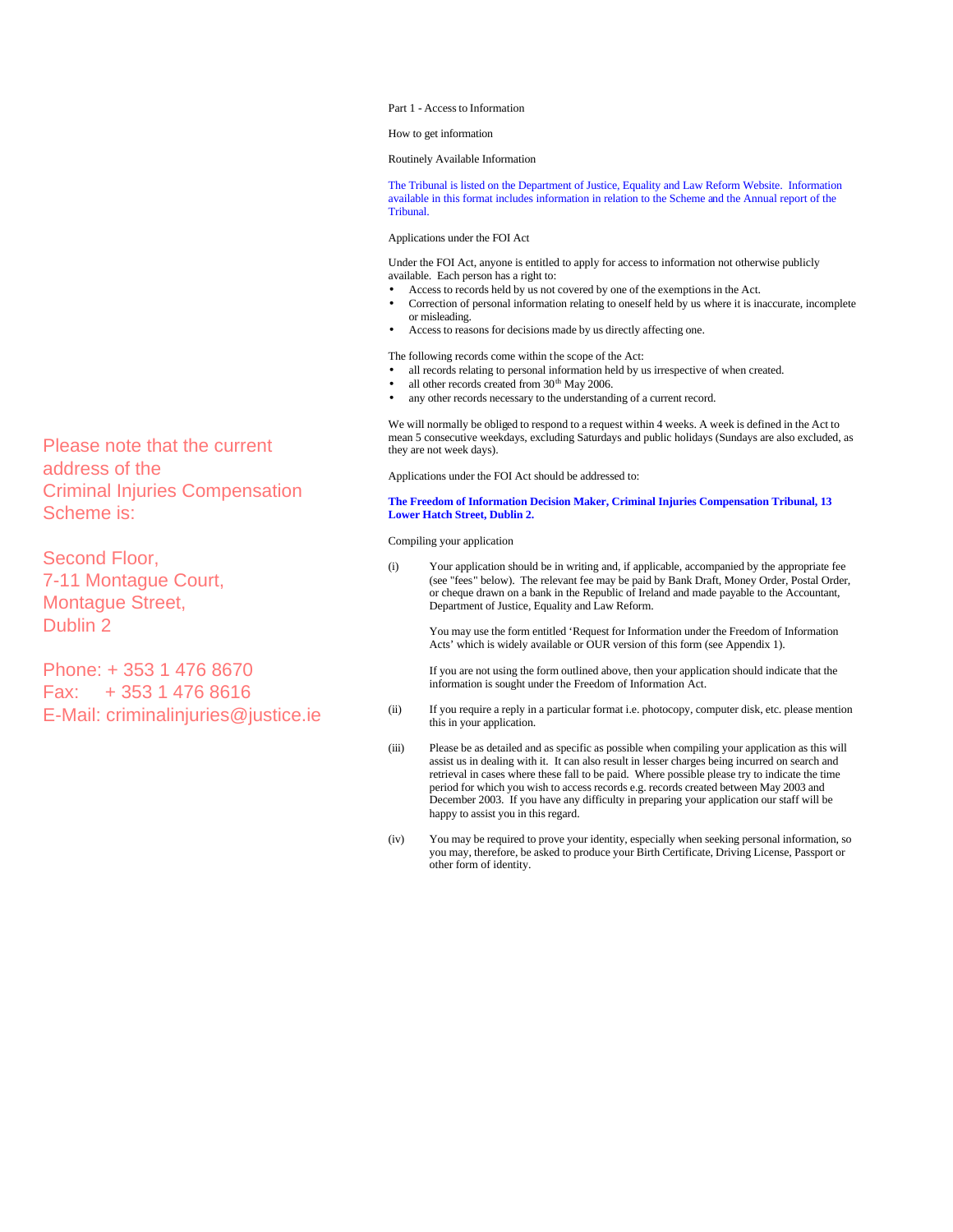(v) Please include a daytime telephone number, if possible, so that you may be contacted quickly if it is necessary to clarify details of your request.

We are happy to provide assistance to members of the public who seek advice on making a request.

Assistance to persons with a disability

We are available to provide assistance to persons with a disability to exercise their rights under the FOI Act (e.g. accepting oral requests from requesters who are unable to read, print and/or write due to their disability, enabling the requester to inspect or have records explained to him or her).

### FOI Decision Making in Criminal Injuries Compensation Tribunal

We acknowledge receipt of FOI applications not later than 2 weeks following their receipt and forward them to the FOI Decision Maker for decision. The Decision Maker proceeds to deal with the request, liaise with the requester as appropriate and make a decision on the matter.

#### Rights of Review and Appeal

The Act sets out a series of exemptions to protect sensitive information where its disclosure may damage key interests of the State or of third parties. Where a Public Body invokes these provisions to withhold information, the decision may be appealed. Decisions in relation to deferral of access, charges, forms of access, etc. may also be the subject of appeal. Details of the appeals mechanisms are as follows:

### Internal Review

You may seek internal review of the initial decision that will be carried out by an official at a higher level if:<br> $(a)$ 

- You are dissatisfied with the initial response received i.e. refusal of information, form of access, charges, etc., or
- (b) You have not received a reply within 4 weeks of your initial application. This is deemed to be a refusal of your request and allows you to proceed to internal review.

Requests for internal review should be submitted in writing and, if applicable, accompanied by the appropriate fee, (see under Fees) to:

## The Freedom of Information Appeals Officer, 13 Lower Hatch Street, Dublin 2.

The relevant fee should be paid by Bank Draft, Money Order, Postal Order or cheque drawn on a bank in the Republic of Ireland, made payable to the Accountant, Department of Justice, Equality and Law Reform.

Such a request for internal review must be submitted within 4 weeks of the initial decision. We must complete the review within 3 weeks. Internal review must normally be completed before an appeal may be made to the Office of the Information Commissioner.

#### Review by the Information Commissioner

Following completion of internal review, you may seek independent review of the decision from the Information Commissioner. Also if you have not received a reply to your application for internal review within 3 weeks, this is deemed to be a refusal and you may appeal the matter to the Information **Commissioner** 

Appeals in writing, and, if applicable, accompanied by the appropriate fee, (see under Fees below) may be made directly to the Information Commissioner at the following address:

Please note that the current address of the Criminal Injuries Compensation Scheme is:

Second Floor, 7-11 Montague Court, Montague Street, Dublin 2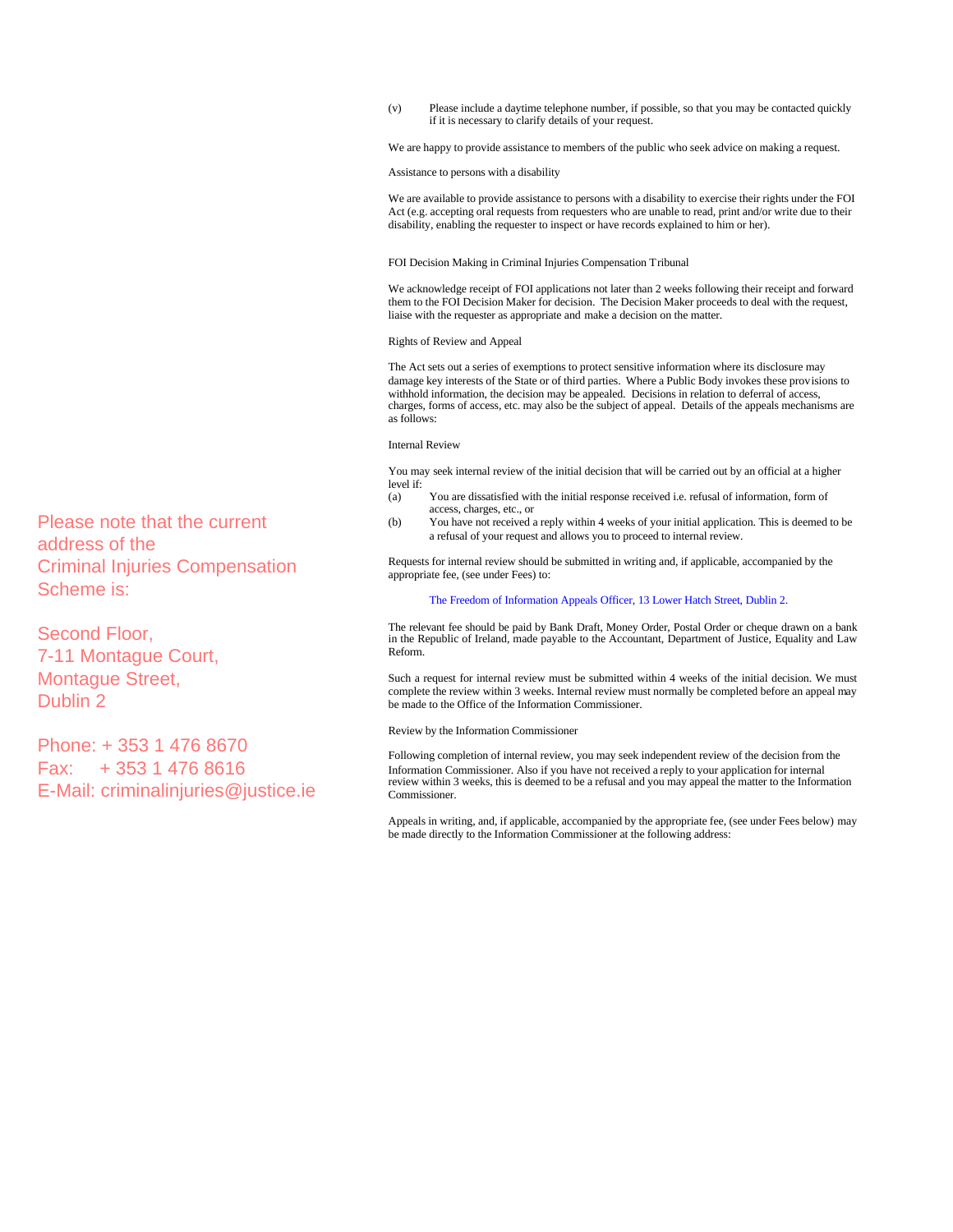**Office of the Information Commissioner 18 Lower Leeson Street, Dublin 2** 

**Telephone:** 01-6395689<br>Fax: 01-6395676 **Fax: 01-6395676 E-mail: info@oic.ie Website: http://www.oic.ie**

Fees

## **Application fees**

A standard application fee of **€15** must accompany an FOI request made under section 7 of the Act for a record or records **containing non-personal information**.

A reduced fee of **€10** applies if the person making such a request is covered by a medical card.

The following requests/applications are exempt from application fees:

- (a) A request under section 7 for a record or records containing only personal information related to the requester.
- (b) An application under section 17 (right of amendment of records relating to personal information).
- (c) An application under section 18 (right of person to information regarding acts of pubic bodies affecting the person).

#### **Internal review fees**

A standard application fee of **€75** must accompany an application for internal review under section 14 of the Act.

A reduced fee of **€25** applies if the person bringing the application is a medical card holder or a dependant of a medical card holder.

The following internal review applications are exempt:

- (a) An application in relation to a decision concerning records containing only personal information related to the applicant.
- (b) An application in relation to a decision under section 17 (right of amendment of records relating to personal information).
- (c) An application in relation to a decision under section 18 (right of person to information regarding acts of pubic bodies affecting the person).
- (d) An application in relation to a decision to charge a fee or deposit, or a fee or deposit of a particular amount.
- (e) An appeal of a decision, which is deemed to be refused because the original request was not replied to within the required time limits.

#### **Review by Information Commissioner**

A standard application fee of **€150** must accompany app lications to the Information Commissioner for review of decisions made by public bodies under section 34 of the Act.

A reduced fee of **€50** applies if

- (a) The person bringing the application is a medical card holder or a dependant of a medical card holder or
- (b) The person is specified in section 29(2) i.e. a third party with the right to apply directly to the Information Commissioner where a public body decides to release their information on public interest grounds.
- The following applications to the Information Commissioner do not require an application fee: (a) An application concerning records containing only personal information related to the applicant.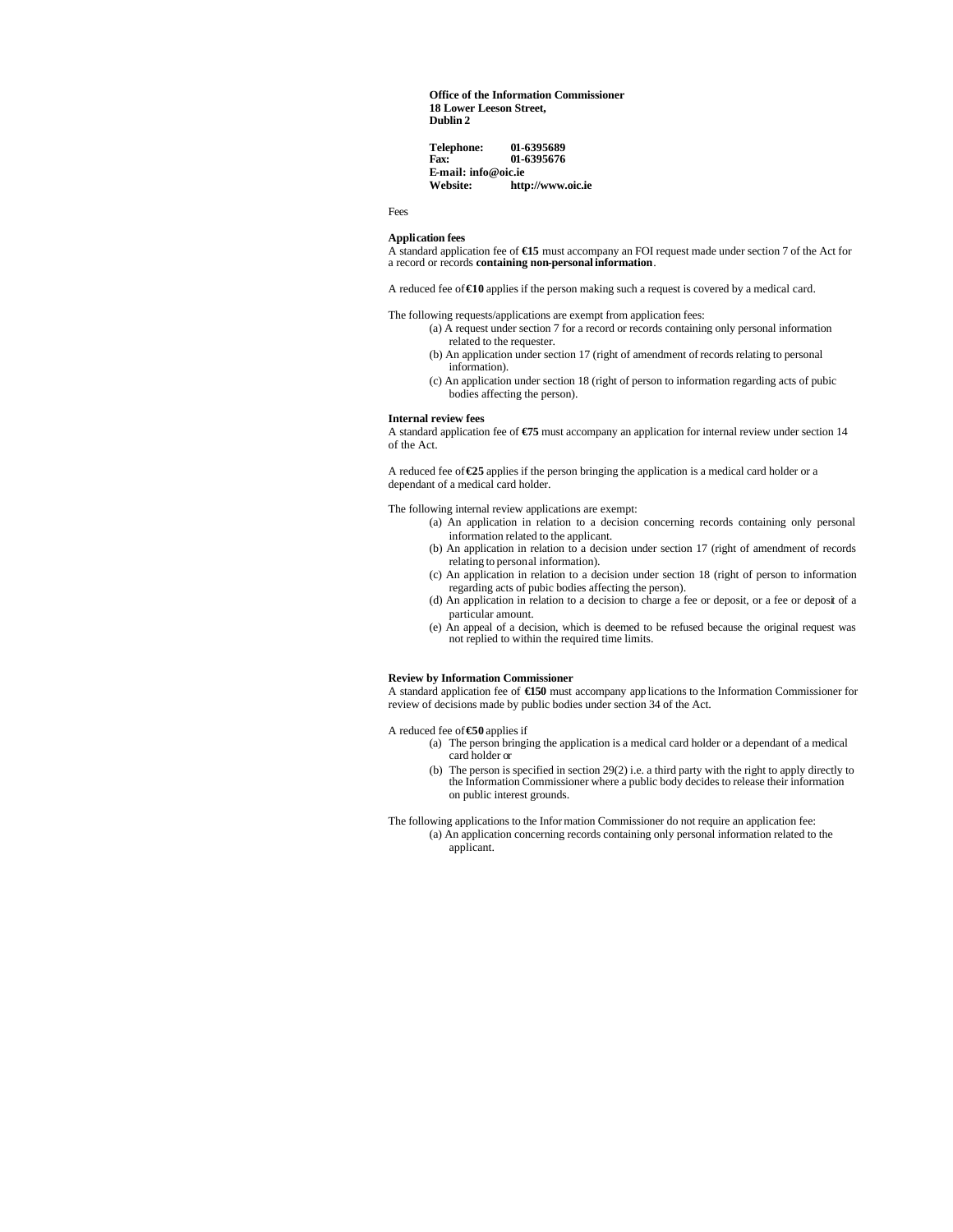- (b) An application in relation a decision under section 17 (right of amendment of records relating t o personal information).
- (c) An application in relation to a decision under section 18 (right of person to information regarding acts of pubic bodies affecting the person).
- (d) An application in relation to a decision to charge a fee or deposit exceeding €25.00 under section 47 in respect of search and retrieval and photocopying of records (decisions in relation to the charging of fees or deposits for search and retrieval and/or photocopying of less than €25 are not subject to review by the Information Commissioner).
- (d) An application in relation to a decision to charge a fee under section 47(6A), or a fee of a particular amount under section 47(6A), on the grounds that the records concerned do not contain only personal information related to the requester or the requester is not a medical card holder or a dependant of a medical card holder.
- (e) An appeal of an internal review decision that is deemed to be refused because that decision was not made within the required time limits.

## **Search and Retrieval and photocopying fees**

- Fees may also be charged for search and retrieval of records as follows:
- In respect of personal records, fees in respect of the cost of copying the records requested will apply.
- In respect of other (non-personal) information, fees may be charged in respect of the time spent in efficiently locating and copying records, based on a standard hourly rate of €20.95. No charges shall apply in respect of the time spent by public bodies in considering requests.

A deposit may be payable where the total fee is likely to exceed €50.79. In these circumstances, we will, if requested, assist the member of the public to amend the request so as to reduce or eliminate the amount of the deposit.

Charges may be waived in the following circumstances:

- where the cost of collecting and accounting for the fee would exceed the amount of the fee; or
- where the information would be of particular assistance to the understanding of an issue of national importance; or
- in the case of personal information, where such charges would not be reasonable having regard to the means of the requester.

Section 47 of the FOI Act sets out the rules for applying search and retrieval fees. Fees are currently set as follows in accordance with Statutory Instruments Nos. 264 of 2003, 139 of 1998 and 13 of 1997:

- €20.95 per hour search and retrieval
- €0.04 per sheet for a photocopy
- €0.51 for a 3½ inch computer diskette
- $\bigoplus 0.16$  for a CD-ROM
- €6.35 for a Radiograph (X-Ray)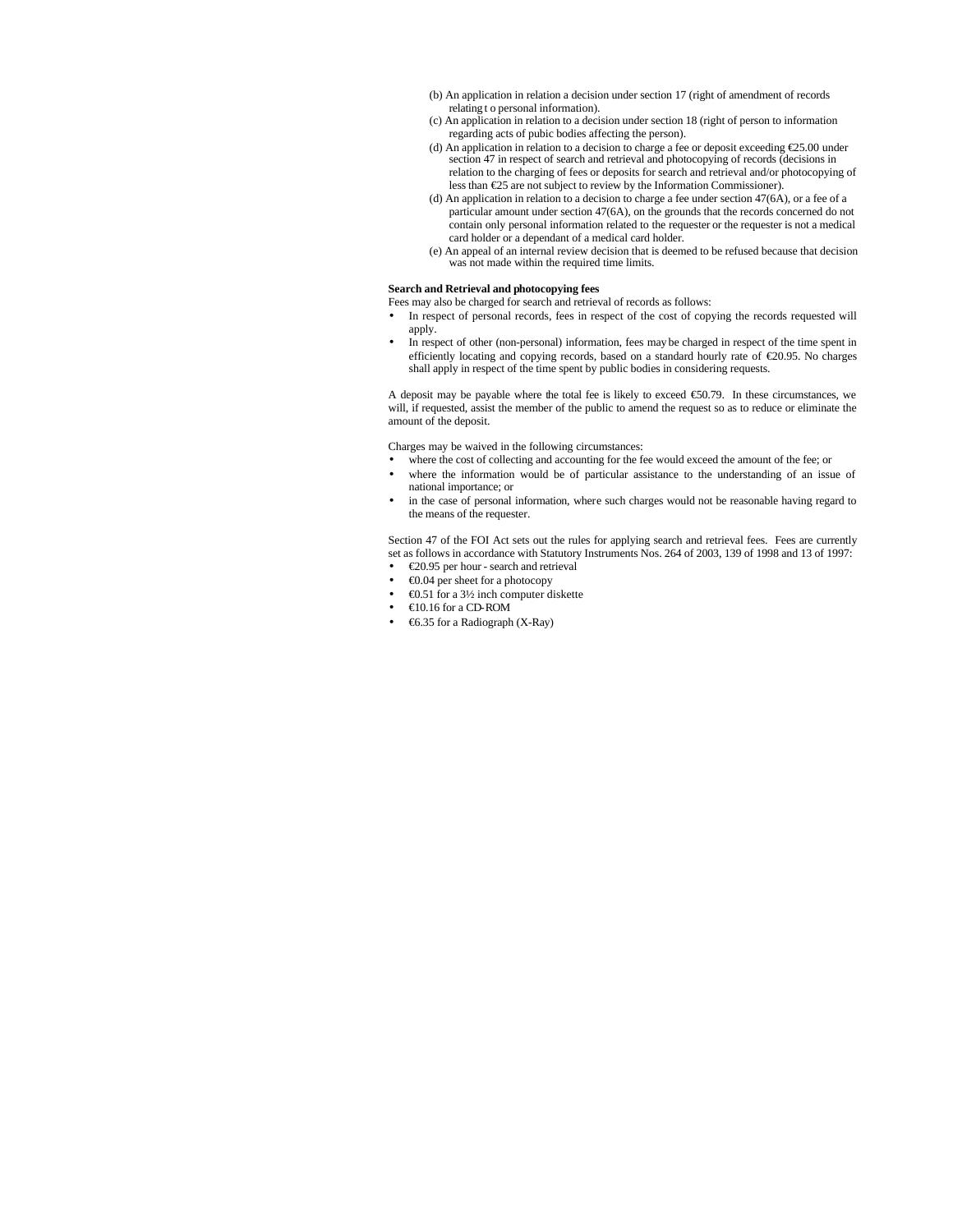## Part 2 – Our Role and Structure

#### Our Policy on Confidentiality

Under the terms of the Scheme of Compensation for Personal Injuries Criminally Inflicted (the General Scheme) and the Scheme of Compensation for Personal Injuries Criminally Inflicted on Prison Officers, all information of a personal nature received by the Tribunal in relation to individual applications will be treated as confidential.

#### Detailed Information on our Structure and Organisation

#### Role

The Government introduced a Scheme of Compensation for Personal Injuries Criminally Inflicted in 1974. The Scheme provides for ex-gratia compensation in respect of expenses and losses incurred as a result of personal injuries, including fatal injuries, which are directly attributable to a crime of violence or which were sustained while helping or trying to help prevent a crime or save a human life.

A separate Scheme has been put in place in respect of Prison Officers.

The Criminal Injuries Compensation Tribunal operates both Schemes.

#### Structure

The Scheme is administered by a Tribunal consisting of a Chairman and six Members who must be either practicing barristers or solicitors. The term of Office for a Member of the Tribunal, including the Chair, is three years.

An administrative staff consisting of 1 Assistant Principal Officer, 1 part time Executive Officer and 2 Clerical Officers assist the Tribunal members.

#### Work we do

The Scheme allows for ex- gratia compensation in respect of personal injury where the injury is directly attributable to a crime of violence or in circumstances arising from the action of a victim in assisting or attempting to assist in the prevention of crime or the saving of human life. The terms of the Scheme, which is non-statutory, were laid before the Houses of the Oireachtas and are available to the public.

Applications are processed initially by the administrative staff.

When the administrative staff are satisfied that a file is ready it is submitted to a Tribunal member for decision.

When the Tribunal member reaches a decision on an application he/she passes the decision to the administrative staff that, in turn, notify the applicant of the decision.

If the applicant is not satisfied with the decision of the Tribunal member he/she may lodge an appeal. At appeal the application is considered "de novo" (afresh) at an oral hearing by three Tribunal members but excluding the member who made the original decision. The decision at this stage is final.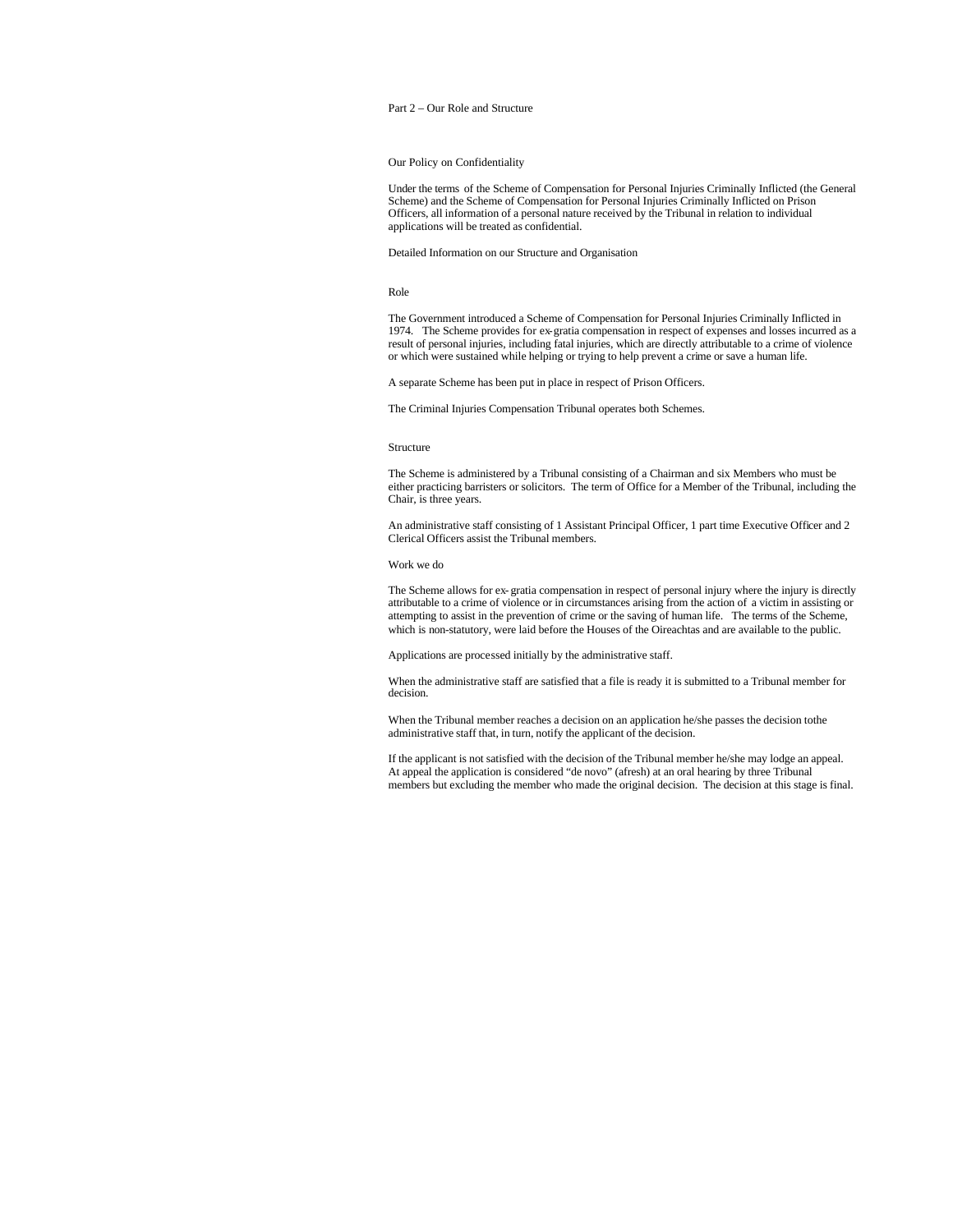### Classes of records held

The Tribunal holds a separate file record in respect of each application received by the Tribunal.

The Tribunal maintains statistical records in relation to the number of files received each year in the categories of fatal, non-fatal and Prison Officer. This record includes decisions. The record also includes the number of applications decided at appeal.

The Tribunal maintains record of expenditure under its subhead.

## Contact points

| Tribunal may be contacted as follows: |                                     |
|---------------------------------------|-------------------------------------|
| Address:                              | 13 Lower Hatch Street,<br>Dublin 2. |
| <b>Telephone Number:</b>              | $(01)$ 6610604                      |
| <b>Fax Number:</b>                    | $(01)$ 6610598                      |

Rules and practices

Each application is decided on its individual merits in accordance with the provisions of the Scheme. A copy of the Scheme is at Appendix B

Under the terms of the general Scheme, an applicant who suffers injury may claim compensation in respect of out of pocket expenses incurred as a result of that injury. Out of pocket expenses includes medical expenses, loss of earnings, travelling expenses to attend medical appointments etc. The Tribunal will seek receipts for any monies spent and a statement from the applicant's employer that details the applicant's net loss of earnings in respect of the period during which he/she was absent from work as a result of the injury.

If an applicant suffers grievous injury it may be necessary for the applicant's Doctor to wait until the injuries have settled before an accurate prognosis for future treatment can be given. In certain cases it can take several years for injuries to settle. In these circumstances, the Tribunal can consider making an interim award to avoid any financial hardship to the applicant.

The Tribunal pays for all medical and actuarial reports that arise in such cases.

The Tribunal is also obliged to reduce an award by the amount of any Social Welfare payments received by an applicant as a result of his/her injuries.

In cases where the victim has died as a result of his /her injuries, dependents may claim funeral costs, loss of earnings into the future and incidental expenses that arise. Eligible dependents under the Civil Liabilities Acts are entitled to be included in the claim for mental distress that, under the Acts, is set at £20,000 (€25,394.76).

In all cases a Garda report is requested.

The Scheme for Prison Officers is similar in all respects to the General Scheme with the exception that compensation for pain and suffering is payable.

Please note that the current address of the Criminal Injuries Compensation Scheme is:

Second Floor, 7-11 Montague Court, Montague Street, Dublin 2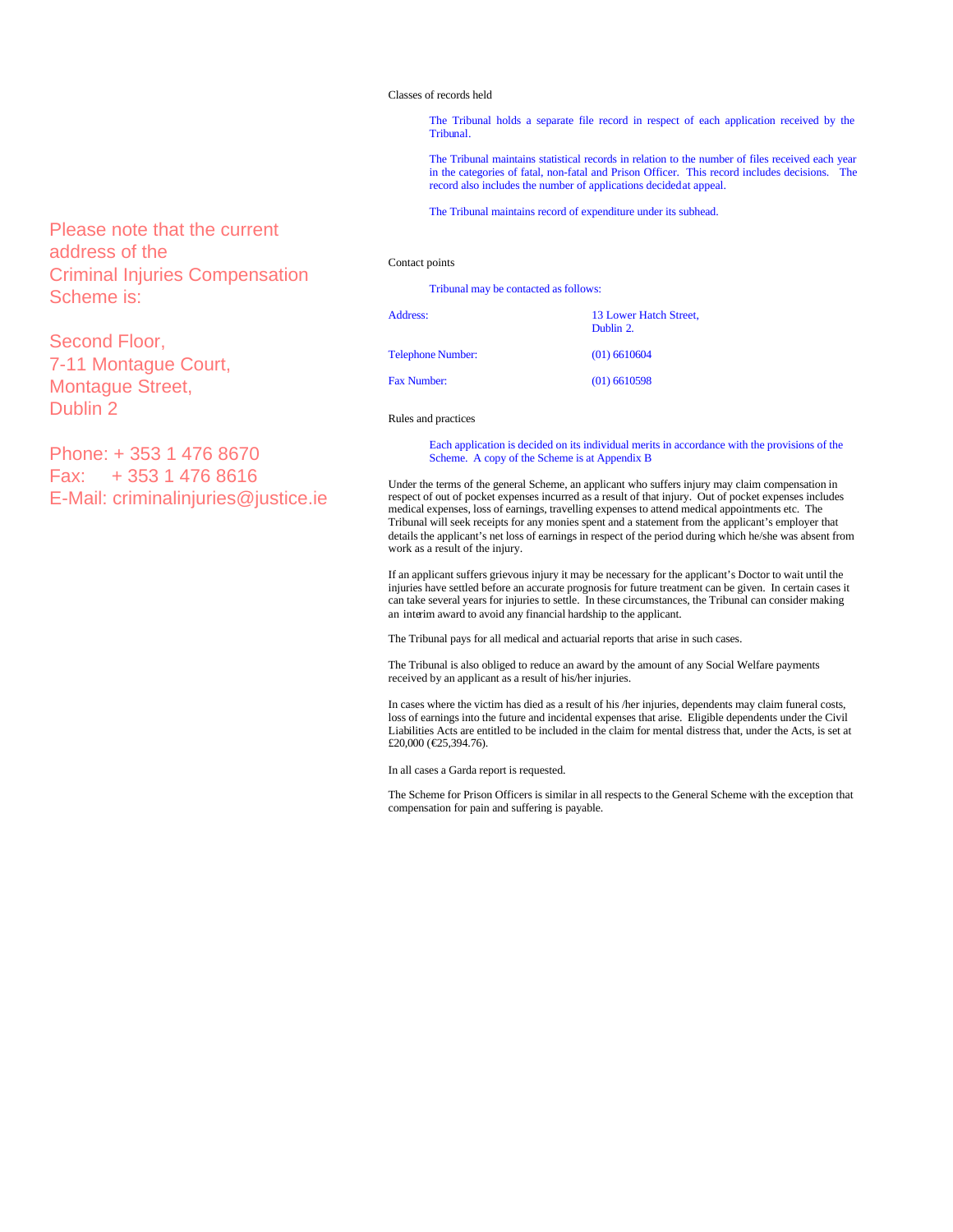## **APPENDIX 1**

#### **Application Form Freedom of Information Act, 1997 as amended**

You may use this form to apply, under the FOI Act, for records held by the Criminal Injuries Compensation Tribunal \_\_\_\_\_\_\_\_\_\_\_\_\_\_\_\_\_\_\_\_\_\_\_\_\_\_\_\_\_\_\_\_\_\_\_\_\_\_\_\_\_\_\_\_\_\_\_\_\_\_\_\_\_\_\_\_\_\_\_\_\_\_\_\_\_\_\_\_

## **What is Freedom of Information?**

The Freedom of Information Act came into effect on 21 April 1998. This Act gives you the right to access records held by Government Departments and certain public bodies. You do not have to give a reason as to why you want to see any records. The Government Department or body must give you an explanation if you are not given what you are looking for. A decision on your application must normally be made within 20 working days.

## **What can you ask for?**

You can ask for the following records held by Government bodies or certain public bodies

- Any records relating to you personally, whenever created
- All other records created after  $30<sup>th</sup>$  May 2006
- A "record" can be a paper document, information held on computer, printouts, maps, plans, microfilm, microfiche, audio-visual material etc.

Please note that an applicant to the Tribunal is already entitled to a copy of the contents of his/her application file, which can be obtained by writing to the Tribunal.

### **Procedure for accessing records**

To access a record you must apply in writing to the Freedom of Information Officer, Criminal Injuries Compensation Tribunal, 13 Lower Hatch Street, Dublin 2 stating that the request is made under the Freedom Of Information Act and clearly identifying the records that you seek.

## **Processing of Applications**

You will receive an acknowledgement of your application within 10 working days. A decision on your application will normally be made within 20 working days. If your request is refused you will be given reasons for the refusal.

## **Can you appeal against the decision?**

Yes. If you are not satisfied with the decision regarding your FOI request you may ask the Tribunal for an "internal review" of that decision. A more senior officer will review your application. You will be told the result of this review within 15 working days. If you are unhappy with the outcome of the "internal review" an appeal, in Please note that the current<br>
address of the<br>
Criminal Injuries Compensation<br>
Concedure for accessing records<br>
Criminal Injuries Compensation<br>
To access a record you must apply in writing to the Freedom of Information Off

address of the Criminal Injuries Compensation Scheme is:

Second Floor, 7-11 Montague Court, Montague Street, Dublin 2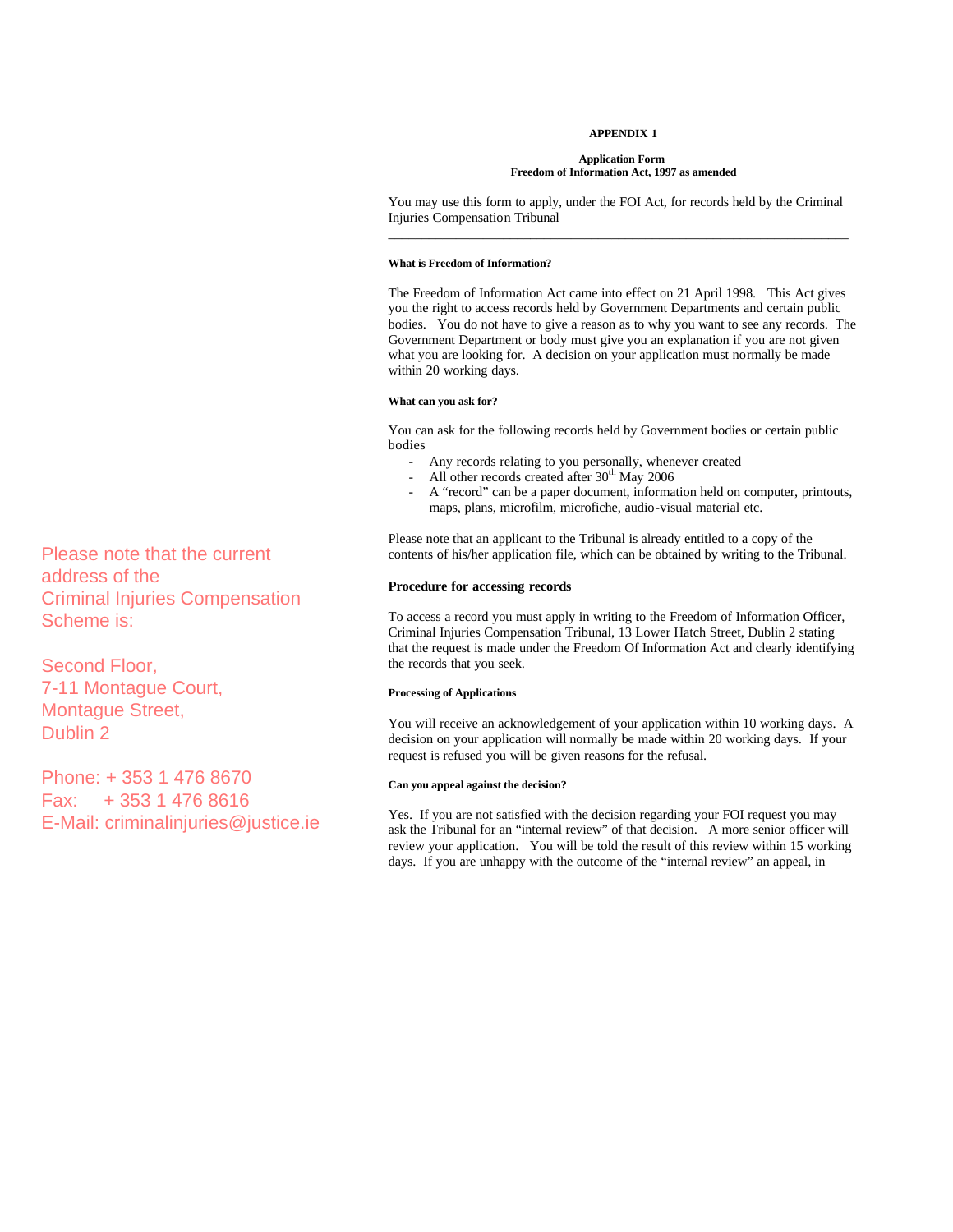writing, may be made directly to the Information Commissioner at the following address:

Office of the Information Commissioner, 18 Lower Leeson Street, Dublin 2. **Do you have to pay?**

Fees may be charged for the cost of photocopying in the case of personal information. Charges may also apply in respect of the search and retrieval of other information.

# **For Further Information**

The Freedom of Information Act is available from the Government Publications Sales Office, Molesworth Street, Dublin 2. If you require any assistance in completing the form or information in relation to the operation of the Freedom of Information Act within this Office, please contact the Tribunal by phone at (01) 6610604 or by fax at (01) 6610598.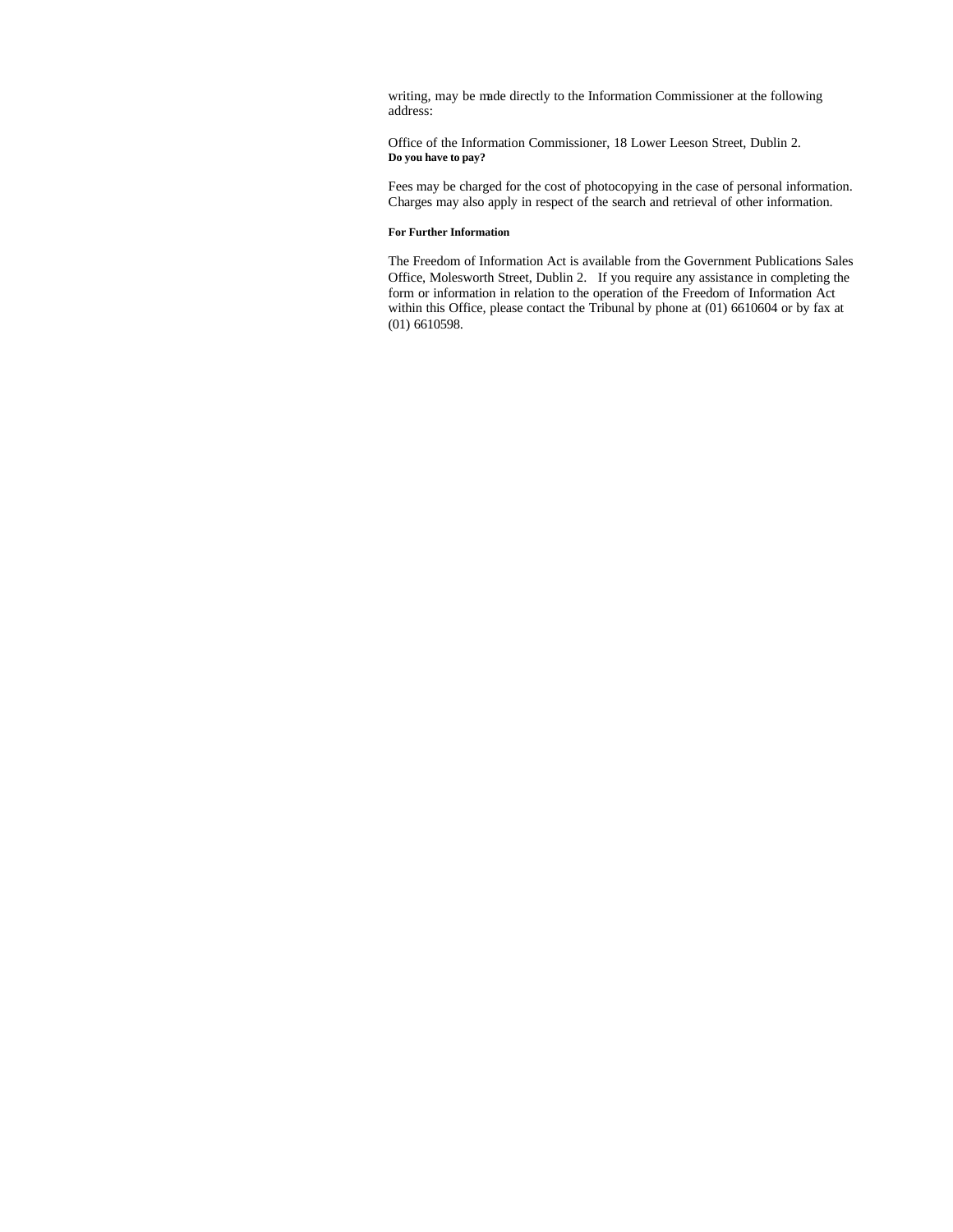| Surname:                                       | <u> 1980 - Johann Barbara, martin amerikan basal dan berasal dalam basal dalam basal dalam basal dalam basal dala</u> |                                                                                      |
|------------------------------------------------|-----------------------------------------------------------------------------------------------------------------------|--------------------------------------------------------------------------------------|
|                                                |                                                                                                                       |                                                                                      |
|                                                |                                                                                                                       |                                                                                      |
| <b>Telephone Numbers</b>                       | <u> 1989 - Johann Stoff, amerikansk politiker (d. 1989)</u>                                                           |                                                                                      |
|                                                |                                                                                                                       |                                                                                      |
| <b>Personal Information</b>                    |                                                                                                                       |                                                                                      |
|                                                |                                                                                                                       |                                                                                      |
|                                                | asked to provide proof of your identity.                                                                              |                                                                                      |
|                                                |                                                                                                                       |                                                                                      |
|                                                |                                                                                                                       |                                                                                      |
| Form of access<br>(Please tick as appropriate) | (1) To receive copies of the records by post                                                                          | Before you are given access to personal information relating to yourself, you may be |
|                                                | $(2)$ Other – please specify:                                                                                         | In accordance with Section 7 of the FOI Act. I request access to records that are:   |

(In the space provided please describe the records as fully as you can. If you are requesting personal information, please state precisely in whose name those records are held. You will not normally be given access to the personal information of another person unless you have obtained the written consent of that person)

**\_\_\_\_\_\_\_\_\_\_\_\_\_\_\_\_\_\_\_\_\_\_\_\_\_\_\_\_\_\_\_\_\_\_\_\_\_\_\_\_\_\_\_\_\_\_\_\_\_\_\_\_\_\_\_\_\_\_\_\_\_\_\_\_\_\_\_\_\_ \_\_\_\_\_\_\_\_\_\_\_\_\_\_\_\_\_\_\_\_\_\_\_\_\_\_\_\_\_\_\_\_\_\_\_\_\_\_\_\_\_\_\_\_\_\_\_\_\_\_\_\_\_\_\_\_\_\_\_\_\_\_\_\_\_\_\_\_\_ \_\_\_\_\_\_\_\_\_\_\_\_\_\_\_\_\_\_\_\_\_\_\_\_\_\_\_\_\_\_\_\_\_\_\_\_\_\_\_\_\_\_\_\_\_\_\_\_\_\_\_\_\_\_\_\_\_\_\_\_\_\_\_\_\_\_\_\_\_**

# **I request the following records:**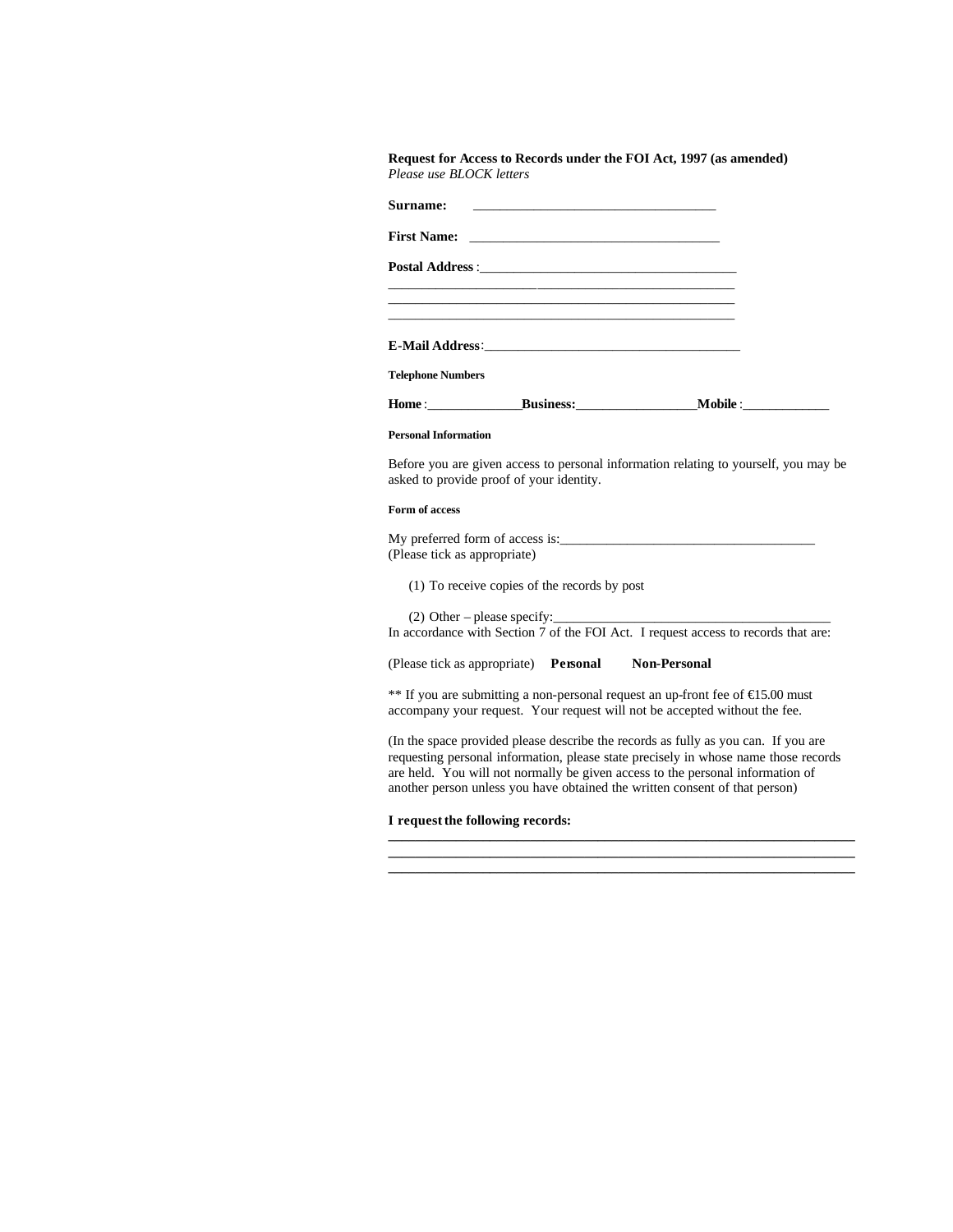

 $\overline{\phantom{a}}$ Date:  $\overline{\phantom{0}}$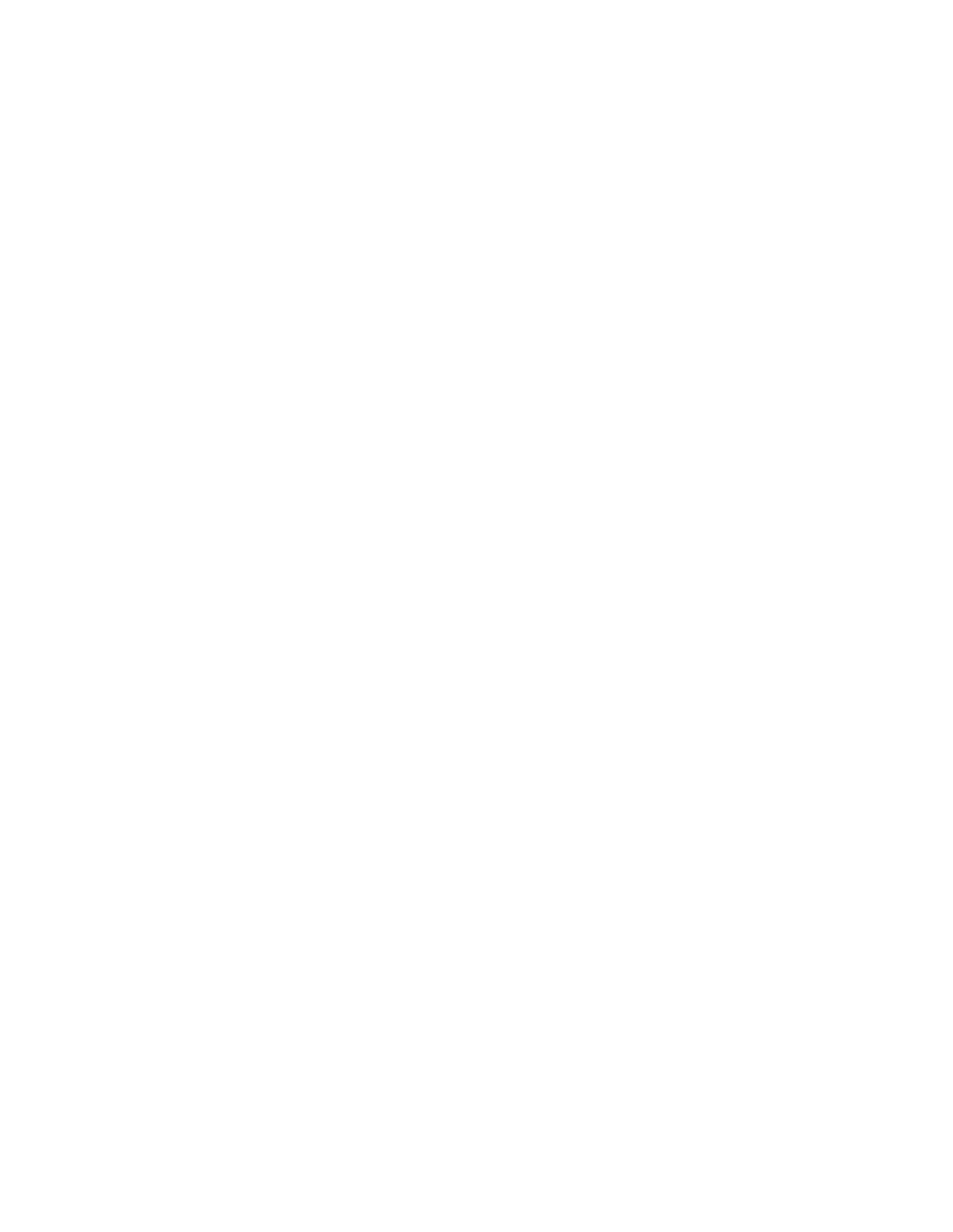### **Appendix 2**

# **Scheme Of Compensation for Personal Injuries Criminally Inflicted**

### **General**

- 1. The Criminal Injuries Compensation Tribunal established under paragraph 17 of the Scheme may pay *ex gratia* compensation in accordance with this Scheme in respect of personal injury where the injury is directly attributable to a crime of violence, or, as provided for in paragraph 4, to circumstances arising from the action of the victim in assisting or attempting to assist the prevention of crime or the saving of human life. The injury must have been sustained within the State or aboard an Irish ship or aircraft on or after  $1<sup>st</sup>$ October, 1972. Arson and poisoning will be regarded as coming within the scope of the expression "crime of violence" and, in determining whether any act is a crime for the purposes of the Scheme, the Tribunal will not take account of any legal immunity which the person who inflicted the injury may have by reason of his mental health, his youth or otherwise. The word "injury", as used in the Scheme, includes a fatal injury.
- 2. The Tribunal will be entirely responsible for deciding in any particular case whether compensation is payable under the Scheme, and, if so, the amount. There will be no appeal against or review of a final decision of the Tribunal.

*Persons who may claim compensation under this Scheme*

- 3. The Tribunal will consider claims for compensation made by or on behalf of;
	- (a) the person who sustained the injury (the victim);
	- (b) any person responsible for the maintenance of the victim who has suffered pecuniary loss or incurred any expenses as a result of the victim's injury;
	- (c) where the victim has died as a result of the injury, any dependent of the victim or, if he has no dependent, any person who incurred expenses as a result of his death;
	- (d) where the victim has died otherwise than as a result of the injury, any dependent of the victim.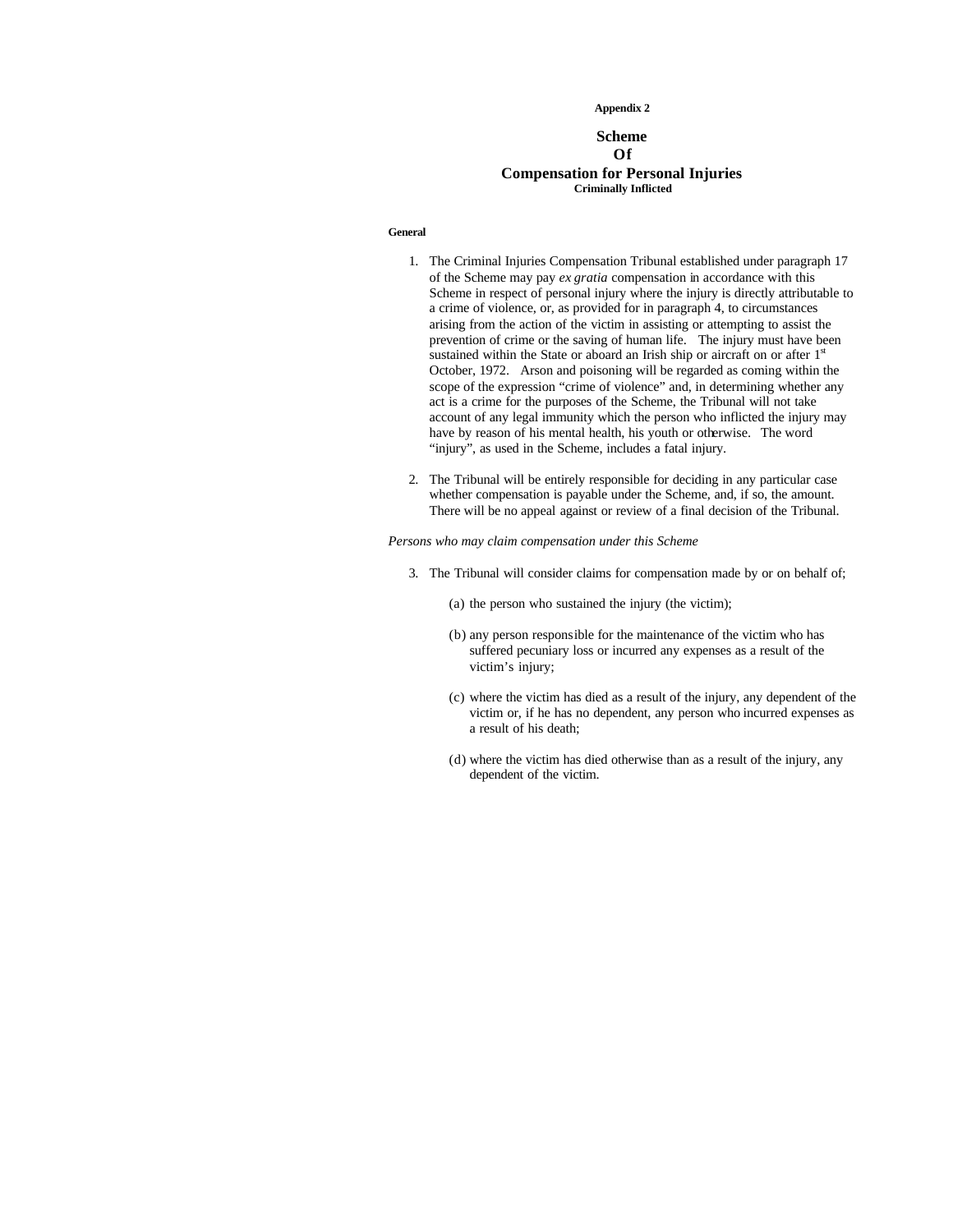- 4. The Tribunal will also consider claims in respect of injury received in the following circumstances:
	- (a) because of, or in the course of, the victim's coming to the assistance of a member of the Garda Síochána
		- (i) because of an unlawful attack upon the member, or
		- (ii) because the member was attempting to prevent a crime or to take a person into custody, or
		- (iii) in the course of a riot, or a disturbance or threatened disturbance of the peace, or
		- (iv) in the course of an attempt to rescue a person in custody, or
		- (v) because the member was engaged in saving a human life;
	- (b) because of, or in the course of, attempting to prevent a crime in a public place;
	- (c) because of, or in the course of, attempting to prevent, in a public place, the escape of a person who had committed a crime, or the rescue of a person in custody;
	- (d) because of, or in the course of, attempting to save a human life.
- 5. If the injury is inflicted in the circumstances set out in the Scheme and any person would be entitled to claim compensation (whether statutory or nonstatutory) otherwise than under the Scheme for the injury, he will not be prohibited from also claiming compensation under the Scheme but the Tribunal will decide the claim on the basis that no payment under the Scheme should result in compensation being duplicated and may accordingly decide either to make no award or to make a reduced award and may, moreover, decide that an award will be subject to conditions as to its repayment in whole or in part in the event of compensation being subsequently received from another source.

## *Nature and extent of compensation*

- 6. Subject to the limitations and restrictions contained elsewhere in this Scheme, the compensation to be awarded by the Tribunal will be on the basis of damages awarded under the Civil Liabilities Acts except that compensation will not be payable
	- (a) by way of exemplary, vindictive or aggravated damages;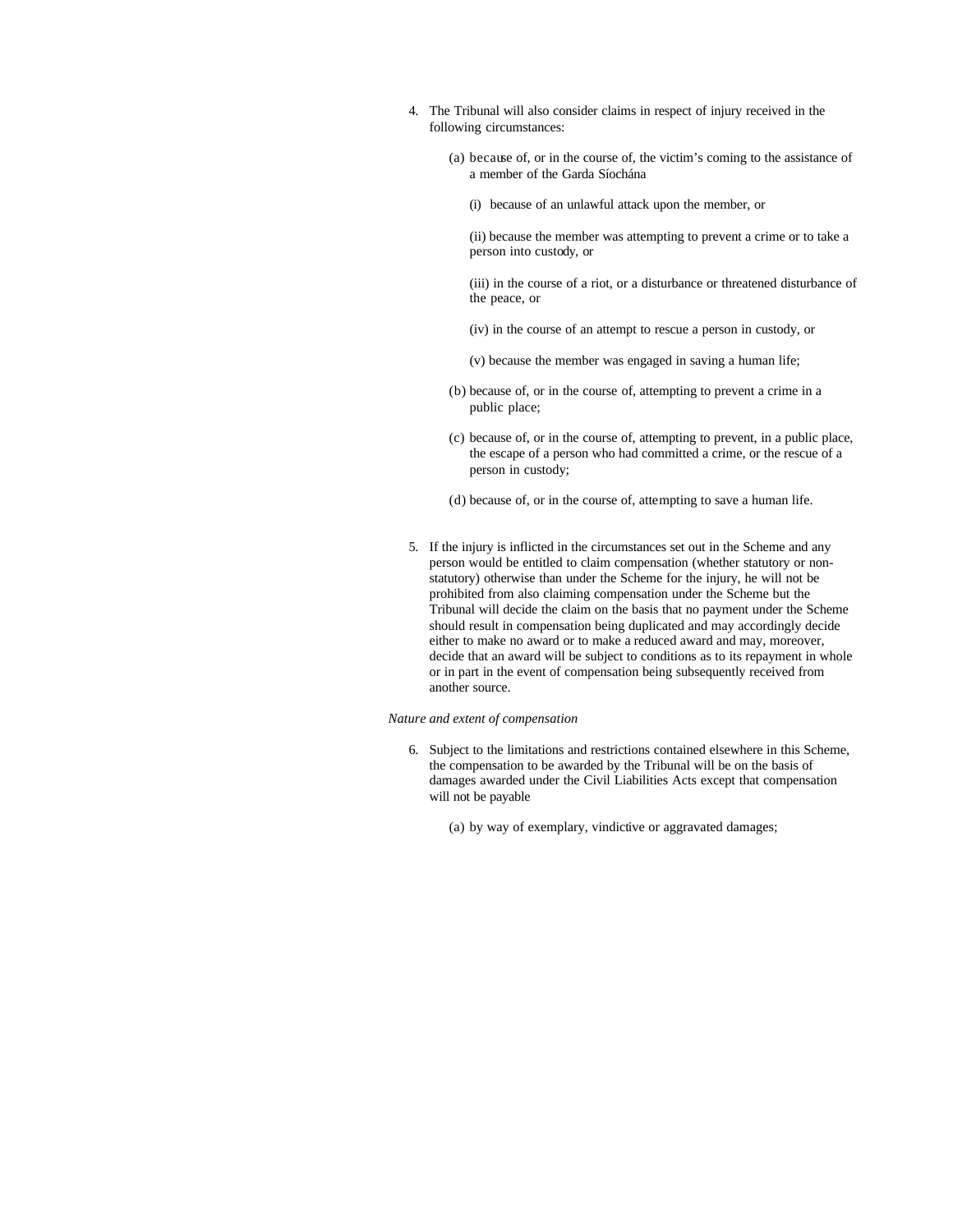- (b) in respect of the maintenance of any child born to any victim of a sexual offence;
- (c) in respect of loss or diminution of expectation of life;
- (d) where the victim has died, for the benefit of the victim's estate, or
- (e) in so far as injuries sustained on or after 1st April, 1986 are concerned in respect of pain and suffering.
- 7. Where the victim has died otherwise than as a result of the injury the Tribunal may award compensation in respect of loss of earnings, expenses and liabilities in curred before the death but only to a dependent who would, in the opinion of the Tribunal, otherwise suffer hardship.
- 8. Compensation will be by way of a lump sum payment, rather than a periodical pension, but it will be open to the Tribunal to make an interim award and to postpone making a final award in a case in which a final medical assessment of the injury is delayed.

### *Limitation and restriction of compensation*

- 9. No compensation will be payable unless the Tribunal is satisfied that the injury is such that compensation of not less than £50 should be awarded.
- 10. No compensation will be payable where the offender and the victim were living together as members of the same household at the time the injuries were inflicted.
- 11. No compensation will be payable to an a pplicant who has not, in the opinion of the Tribunal, given the Tribunal all reasonable assistance, in relation to any medical report that it may require, and otherwise.
- 12. No compensation will be payable in respect of injuries inflicted in a traffic offence except in a case where there has been, in the opinion of the Tribunal, a deliberate attempt to run down the victim.
- 13. No compensation will be payable where the Tribunal is satisfied that the victim was responsible, either because of provocation or otherwise, for the offence giving rise to his injuries and the Tribunal may reduce the amount of an award where, in it's opinion, the victim has been partially responsible for the offence.
- 14. No compensation will be payable where the Tribunal is satisfied that the conduct of the victim, his character or his way of life make it inappropriate that he should be granted an award and the Tribunal may reduce the amount of an award where, in it's opinion, it is appropriate to do so having regard to the conduct, character or way of life of the victim.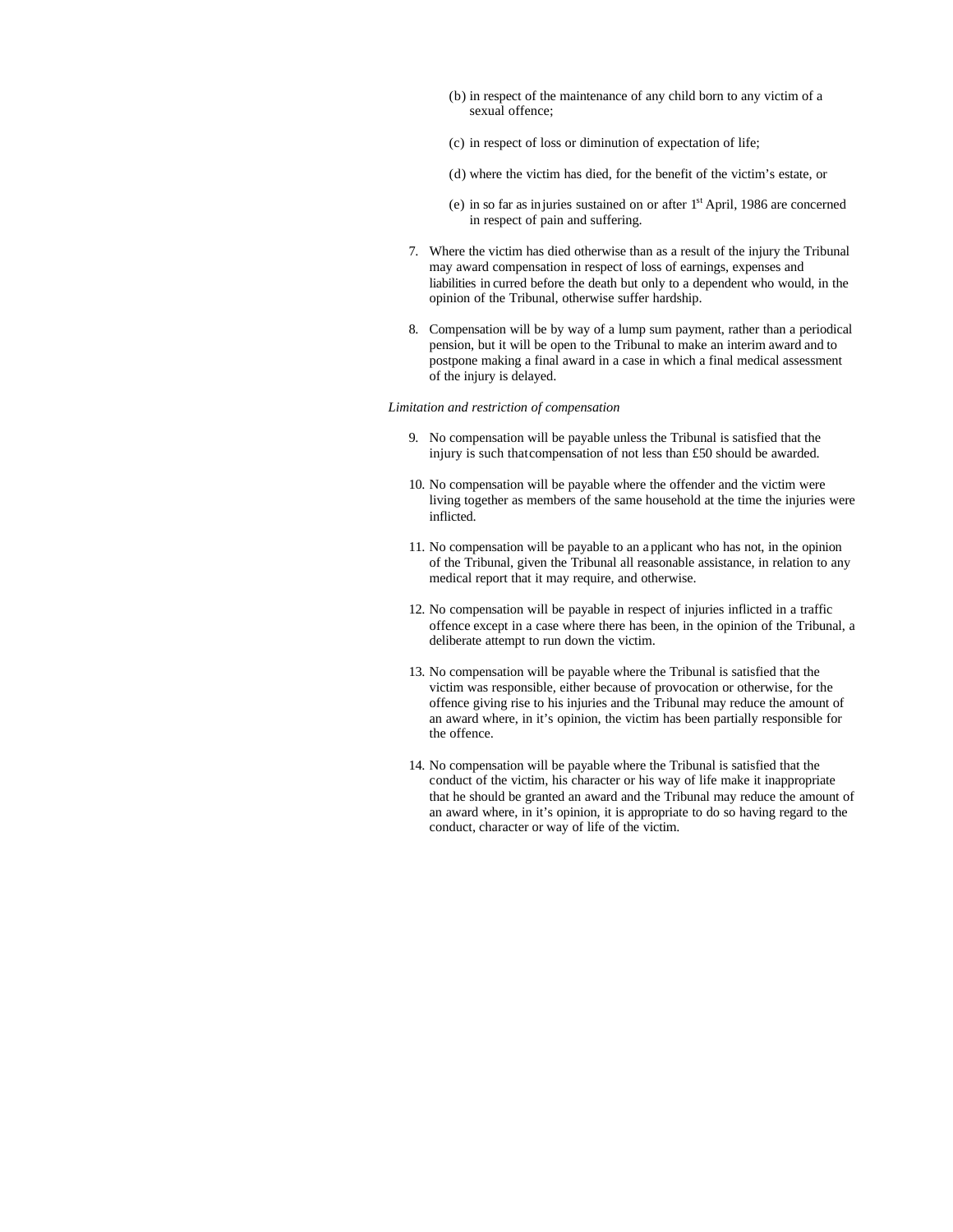- 15. Compensation will be reduced by the value of the entitlement of the victim or claimant to social welfare benefits payable as a result of the injury and will be reduced, to the extent determined by the Tribunal, in respect of the entitlement of the victim to receive, under his conditions of employment, wages or salary while on sick leave.
- 16. The Tribunal will deduct from the amount of an award under this Scheme any sums paid to or for the benefit of the victim or his dependants by way of compensation or damages from the offender or any person on the offender's behalf following the injury.

## *Finance and Administration*

- 17. The Scheme will be administered by the Criminal Injuries Compensation Tribunal, the members of which will be appointed by the Minister for Justice. It will consist of a Chairman and six ordinary members. The Chairman and each member will be either a practising barrister or a practising solicitor. The members of the Tribunal will act on a part-time basis but they will be paid fees for work done on a basis to be determined by the Minister for the Public Service.
- 18. Compensation will be payable out of funds made available to the Tribunal out of moneys provided by the Oireachtas.
- 19. The Tribunal will submit annually to the Minister for Justice a full report on the operation of the Scheme together with their accounts. The report and accounts will be laid before both Houses of the Oireachtas. In addition, the Tribunal may, in connection with its annual report or otherwise, publish such information concerning the Scheme and decisions in individual cases as may, in its opinion, assist intending applicants for compensation.

## **Procedures etc.**

- 20. The Tribunal will be free to draw up and publish any instructions it considers necessary regarding the procedure for administering the Scheme. However, these instructions will be consistent with the provisions of the Scheme and with the general intention that the administration of the Scheme and, in particular, proceedings before the Tribunal, should be informal.
- 21. Applications should be made as soon as possible but, except in circumstances determined by the Tribunal to justify exceptional treatment, not later than three months after the event giving rise to the injury. In the case of an injury arising out of an event which took place before the commencement of the Scheme, the application must be made not later than three months from the date of the commencement (subject, also, to the foregoing exception).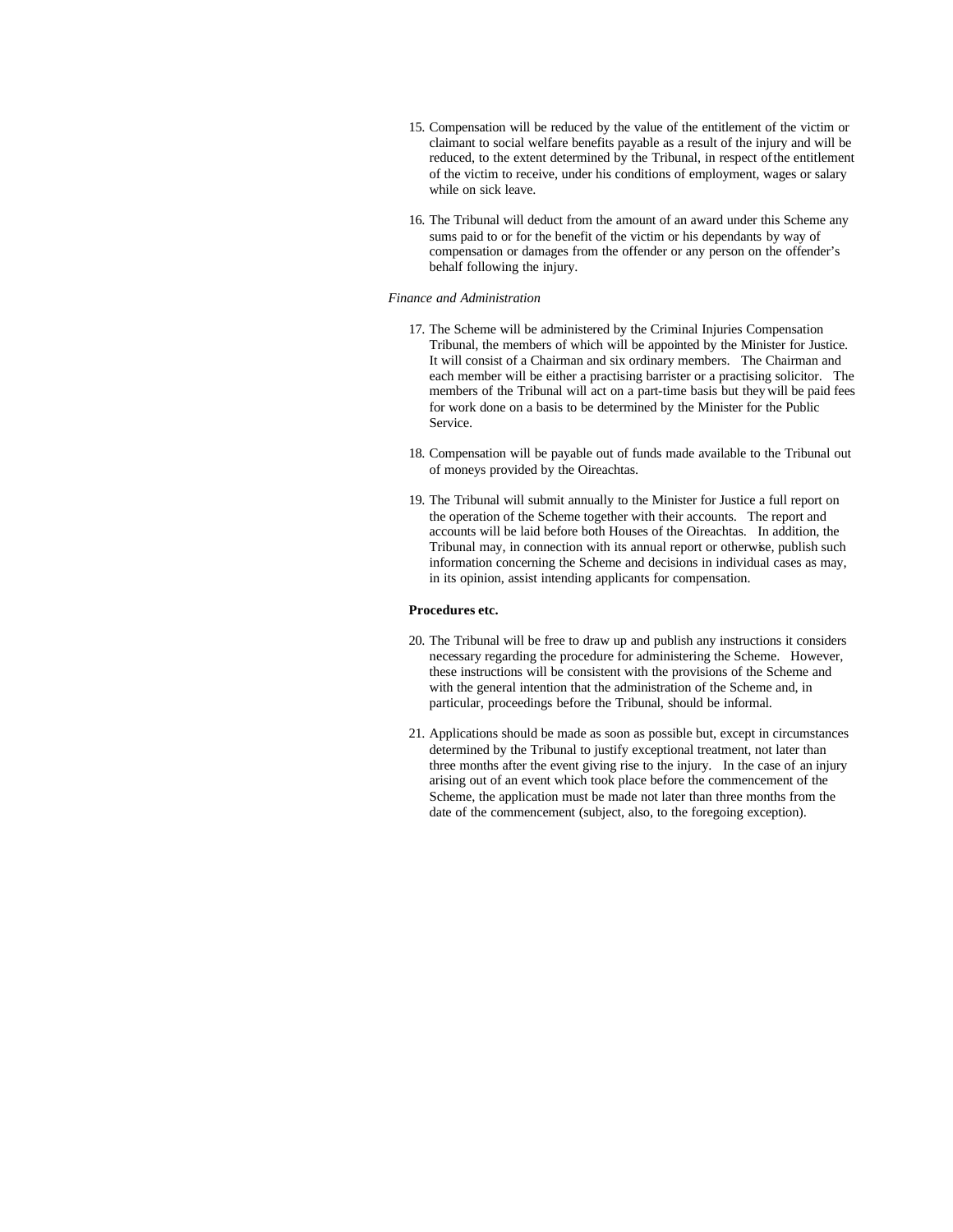- 22. Applications should be made on the Tribunal's application form. This will be obtainable from the Secretary to the Tribunal.
- 23. To qualify for compensation it will be necessary to indicate to the Tribunal that the offence giving rise to injury has been the subject of criminal proceedings or that it was reported to the Gardai without delay. However, the Tribunal will have discretion to dispense with this requirement in the case of injuries resulting from offences committed before the commencement of the Scheme, and in other cases where they are satisfied that all reasonable efforts were made by or on behalf of the claimant to notify the Garda Síochána of the offence and to cooperate with them.
- 24. The Tribunal's staff will process applications in the first instance and may seek all relevant information as to the circumstances of the injury either from the applicant or otherwise.
- 25. A decision by the Tribunal on a claim may, in the first instance, be taken by a duly authorised officer of the Tribunal where the amount claimed does not exceed £250. Where the claim is for a greater sum than £250 or where the claimant is not satisfied with a decision by that officer, the decision will normally be taken by one member of the Tribunal. The Tribunal will have discretion to hear any claim at a hearing before three members of the Tribunal and a person who is dissatisfied with a decision given by one member may also have his claim so heard. In the latter case the member who gave the initial decision will not be one of the three members of the Tribunal present at the hearing. Apart from an appeal by an applicant against a decision of a duly authorised officer or against a decision of one member, there will be no appeal against a decision of the Tribunal.
- 26. The proceedings at the hearing of the Tribunal will be by way of a presentation of his case by the applicant who will be entitled to call, examine and cross examine witnesses. It will be for the claimant to establish his case. A member of the Tribunal's staff may make submission to the Tribunal on the case and will also be entitled to call, examine and cross examine witnesses. All information before the Tribunal will be available to the applicant.
- 27. An applicant may be accompanied by his legal adviser or another person but the Tribunal will not pay the costs of legal representation.
- 28. The Tribunal may, at its discretion, pay the necessary and reasonable expenses of witnesses.
- 29. Hearings will be in private.
- 30. The standard of proof which the Tribunal will apply to a determination of any claim will be the balance of probabilities.